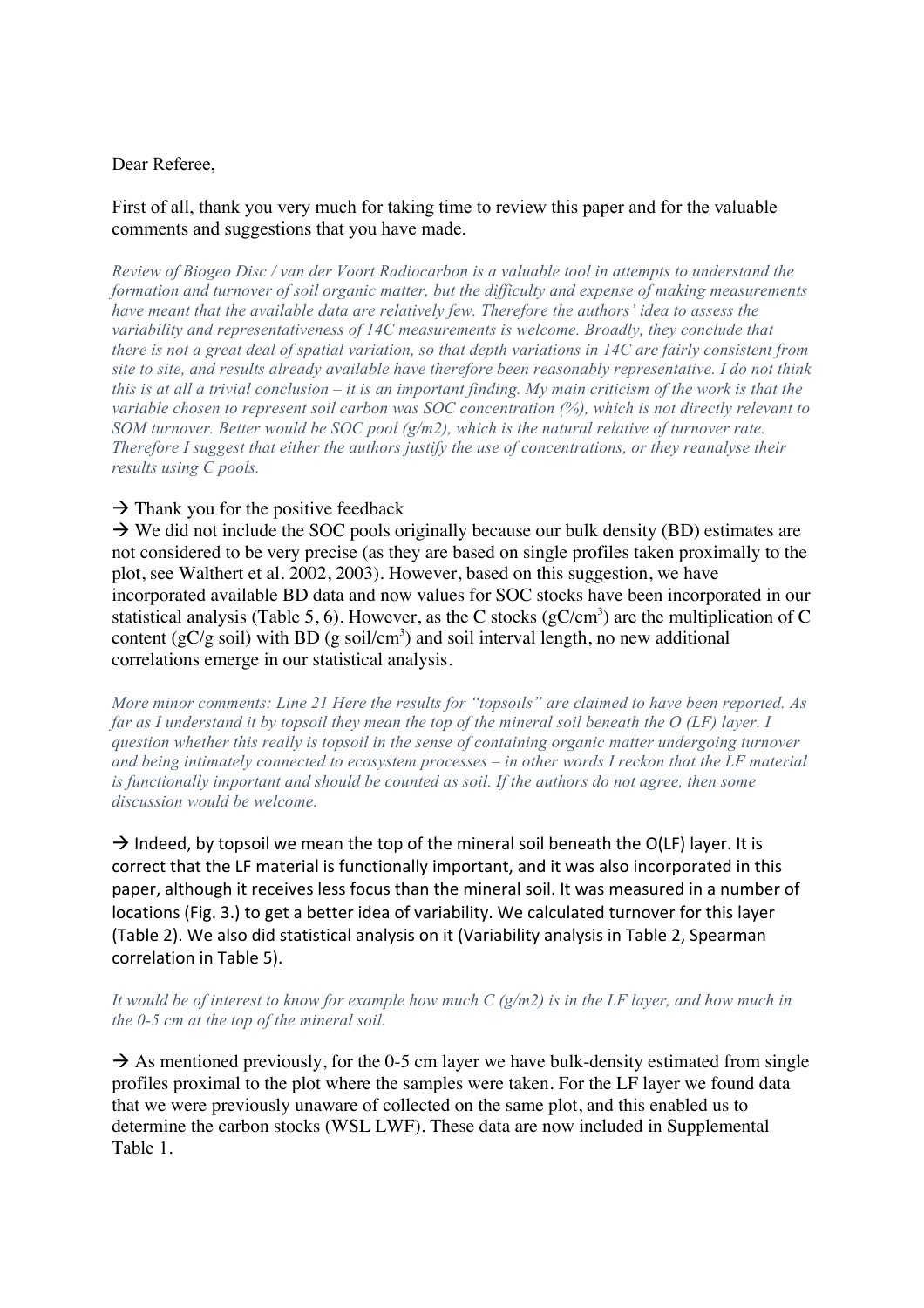*Moreover, the numbers quoted in the Abstract (∆14C 159, sd 36.4) appear actually to refer to the LF layer (Table 2)!* 

 $\rightarrow$  this was corrected - thank you.

*Line 26 This last line of the Abstract is weak, if there are "important consequences" you should say what they are.* 

 $\rightarrow$  This formulation indeed broad, as our conclusions that apply to models are two-fold. On the one hand, large small-scale heterogeneity could be incorporated in plot-scale or catchment-scale models (CENTURY, DAYCENT etc), whilst on the other hand, for large spatial scale (Earth system models) we have a relative homogeneity. Because of this, we would prefer to keep this statement generic and provide more specific details later on in the manuscript.

*Materials and methods The dates of much of the soil sampling are stated to be* "*in the course of the 1990s" which could mean that some samples were collected 10 years apart. Other samples were collected in 2014. It therefore is not strictly correct to compare 14C values, since they are not constant with time in soil in situ – indeed that is why 14C is a useful variable, and why the data of sampling is an important qualifier of every 14C measurement. Maybe the analysis here would not be much affected by the assumption that the 14C values refer to the same point in time, but the issue should be acknowledged and the assumption justified – perhaps the MRT values are sufficiently long that a few years' difference in sampling date is of no consequence?* 

 $\rightarrow$  Thank you for this suggestion; this is absolutely correct. The measurements on these sites that have been done in 2014 are included in another paper (Van der Voort et al., in prep) for which the different atmospheric signal will be taken into account. This paper only concerns data only of the period 1994-1998. Because this was unclear, we have removed the reference of this sampling campaign.

*Equation (2) This doesn't look right to me – the leading ∆14C shouldn't be there. Also, is it really necessary to apply the equation only to samples with a value of R>1, which is what seems to be stated in lines 124-5? And after reading further, I realise that I do not understand the difference between R and Fm.* 

 $\rightarrow$  Thank you for that remark, indeed there was a typo, which has been corrected.

*Line 173 I don't see why the expressions "worst case" and "best case" are used here – the facts are the facts, we should not judge them.* 

 $\rightarrow$  Thank your for suggestion, we have adjusted the wording to incorporate this suggestion:

**Line 199:** "ranges from 50 ‰ (relative highest degree of variability scenario, Podzol) to 20 ‰ (relative lowest degree of variability, Cambisol) (Table 3).

*Also, I do not fully understand what is learnt by showing that the variability of 14C correlates (or does not correlate) with variables like slope, MAP etc. This is not considered in the Discussion, yet the results for variation with clay and MAP appear as conclusions.*

 $\rightarrow$  This is a good point, and required clarification. We have clarified this is the results section: